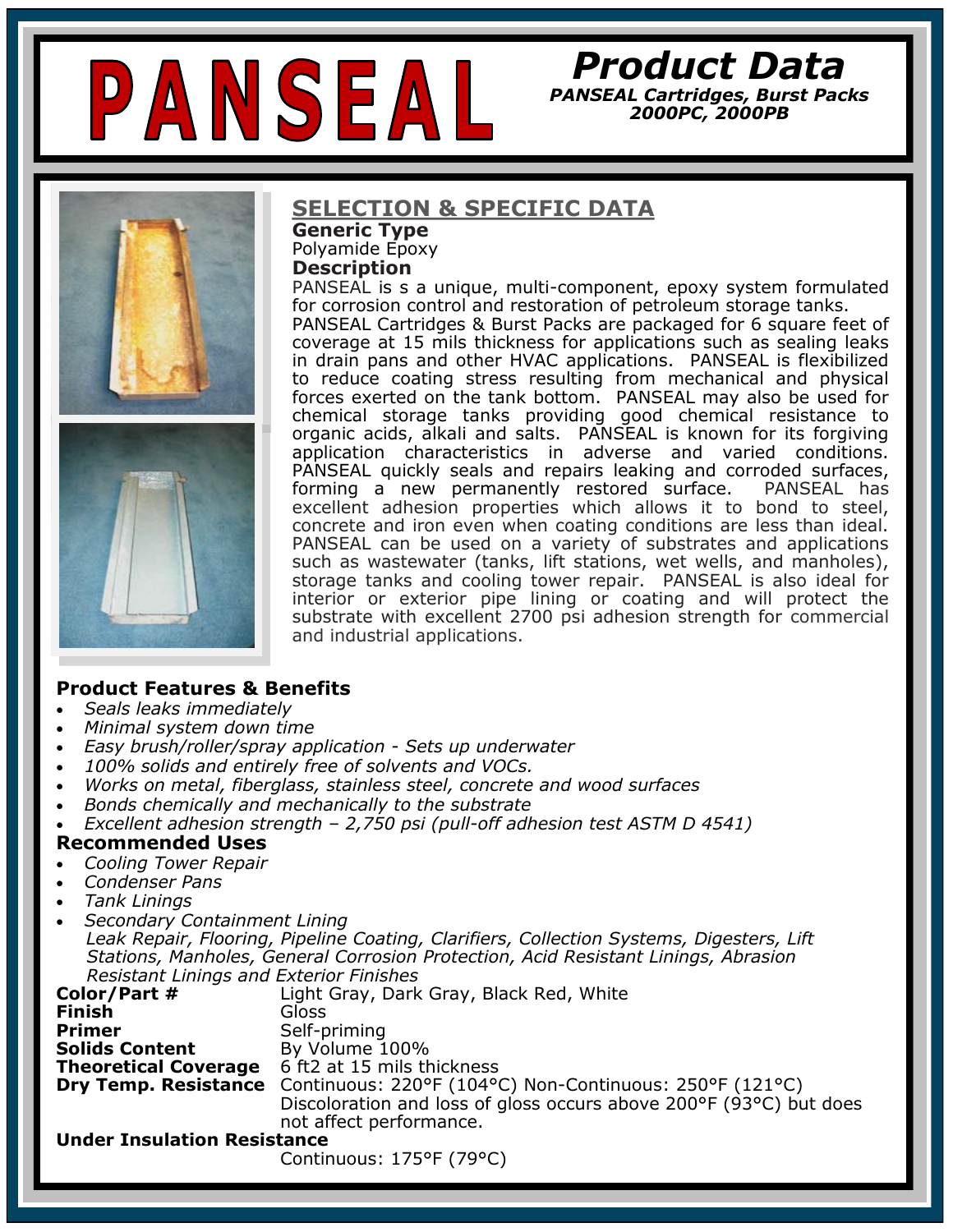*Product Data* 

*PANSEAL Cartridges, Burst Packs 2000PC, 2000PB 2.*

**Elasticity** 8% **Specific Gravity** resin: 1.45 hardener .97

# **CHEMICAL RESISTANCE**

Acetic Acid 10% Alkalis Amonium Hydroxide 25%<br>Rrine Water Caster Oil Conner Sulfate Crude Oil Diesel Fuel Ethanol Potassium Hydroxide 50% Séwage<br>Sodium Hydroxide 50% Sulfuric Acid 75% Sodium Hydroxide 50% Sulfuric Acid 75% Wine

Hydrochloric Acid 20 % Mineral Spirits<br>Sewage Sodium Chloride

Copper Sulfate Ethylene Glycol Fatty Acids Fresh and Non-Potable Water<br>Gasoline Fresh and Non-Potable Water Gasoline

# **MIXING**

**Cartridges** PANSEAL Cartridges are supplied with a self-mixing nozzle attachment. Attach the mixing nozzle and apply with a caulk gun over the surface. As pressure is applied with the caulk gun, the material mixes itself as it spirals through the mixing nozzle. **Burst Packs** PANSEAL Burst Packs are easy to mix within the package. Remove the

separating plastic clip, mix thoroughly within the package, cut off a corner with scissors and squeeze over the surface.

**Ratio** 3:1 Ratio (A to B) by Volume **Pot Life** 8 hours 20 minutes at 5°C (41°F) 2 hours at 25°C (77°F) 50 minutes at 33°C (92°F)

### **PREPARATION**

Remove loose debris. Remove all dirt, dust, oil and all other contaminants. Neutralize<br>existing acids with baking soda if present. existing acids with baking soda if present.

# **APPLICATION GUIDELINES**

**CURE TIME**  $\frac{1}{2}$ Apply PANSEAL toward the leaking surface. PANSEAL will self-level toward the slope, but can also be brushed to move the product throughout the surface area. It is recommended to coat the entire surface to prevent future corrosion. PANSEAL can also be applied vertically by brush.

Although PANSEAL is usually applied on a dry surface, it can be applied in standing water and will immediately stop the leak and cure under water.

If the leak is larger than a quarter inch, mesh can be applied over the damaged surface so PANSEAL will not flow through, but will adhere it to the surface and strengthen the substrate.

## **CLEANUP & SAFETY**

**Cleanup** Use MEK or Acetone. In case of spillage, absorb and dispose of in accordance with local applicable regulations.

**Safety** Read and follow all caution statements on this product data sheet and on the MSDS for this product. Wear protective clothing, gloves.

# **PACKAGING, HANDLING & STORAGE**

**Shelf Life** 24 months at 75°F (24°C)

\* *When kept at recommended storage conditions and in original unopened packaging.*